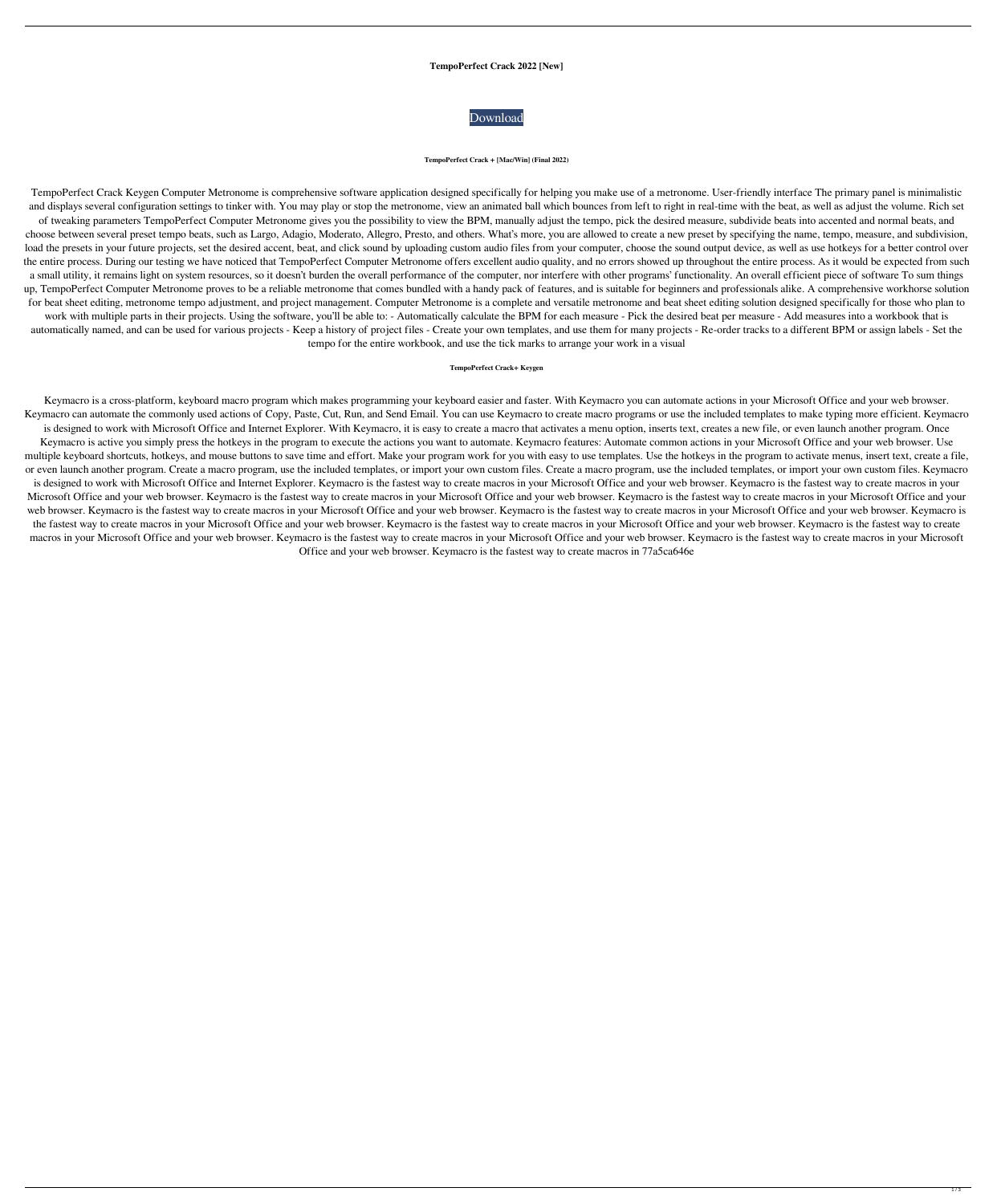### **TempoPerfect 2022 [New]**

TempoPerfect is a metronome that enables you to play drum patterns at an exact beat, with perfect tempo, and rhythm. You can configure the beat to any tempo, and you can easily switch between metronome and drum pad. You can also choose which measure you want the metronome to play, the number of beats and subdivisions, and specify whether the beat and subdivision are to be accented or normal. What's new in this version: This is an update to the most recent version. - New preset editor - New measure editor - New tempo editor - New tick marking - Added ability to create a "Relative" tempo range instead of setting absolute - Only shows 2 decimal places in measure editor and measure page instead of 3 - Fixed a number of errors - Minor stability fixes Sildar Music Notation Software is a notational software with ability to draw and edit music notes, with a lot of features including automatic transposition and custom drawing from MIDI keyboard input. Note counting Sildar Music Notation Software is a note counting program that reads music notations, MIDI files, or MP3 audio files and counts the notes in them. It can also count rests by looking for the values of the parameters "On", "Off", "Down" and "Up". Sildar Music Notation Software supports multiple mode of note counting including Key-to-Note, Windows-Notation, System, and Global mode. The notes can be counted for single track of a music notation, or on the entire music notation. Custom sort options for notes, chords, rests, and measures are supported. Supports all music notations (MIDI, Krome, etc.) Sildar Music Notation Software can count the rests and notes with the parameters "On", "Off", "Down" and "Up", and provides advanced options for setting rest style (unpadded, padded, dashed, undashed, or broken) and rest count. Metronome Sildar Music Notation Software supports a metronome with up to 2,000 beats, 0.5 millisecond lag, 1 hour battery life, and a customizable beat and rest. The metronome is powered by an internal rechargeable battery. Furthermore, you can insert a Note By BPM or a Note By Beat Track button that displays the beat in terms of a certain song or a cue point from MIDI file. Score editor

# **What's New In TempoPerfect?**

Windows DAW for Music Production is a multilayered audio sequencer and DAW that enables you to make creative music with complete control and maximum efficiency. Windows DAW for Music Production gives you access to a wide variety of waveform and effect editors, including the complete virtual instruments and effects library of the leading hardware manufacturers. Using these instruments, you can create unlimited compositions with complete artistic freedom, at the highest level of sound quality. Windows DAW for Music Production also offers a complete set of sound- and mix-engine tools that are designed specifically for music production, such as a powerful mixing console with an integrated effects chain, a multi-track recorder, a built-in graphic equalizer, and the possibility of using virtual instruments and audio effects in real-time. One of the key features of Windows DAW for Music Production is its ability to provide you with easy access to high-quality, royalty-free sounds and effects. Thanks to the intuitive interface and the high sound quality of its sound engine, you can create and process your tracks efficiently and effectively, making music without delay. Windows DAW for Music Production also offers a number of innovative features that will help you create sophisticated compositions in no time, including multi-tracking capabilities and the ability to quickly and easily create complex multi-layer compositions with ease. 5.0 OUT OF 5 STARS I bought this instrument a couple of years ago and it has served me well. The color key works really well, the interface is pretty simple, and the metronome is really good. I have noticed that the tempo is getting slower. I'm not sure if this is due to some kind of damage. However, i did notice that the metronome wasn't as accurate. The first sound it produced was kind of heavy, then as I pressed it the tempo was getting slower and slower. The program would eventually stop, even though I would keep playing. So, I decided to delete it and buy a new one. I was never able to get the first metronome to work. My second metronome worked for a while and I was able to use it for a couple of months, until one day it stopped working. I got really frustrated at this point, so I was trying to install a different metronome, until I decided to give up. I didn't want to keep wasting my money on an instrument that I couldn't use. I was really upset at this point, but I decided to give it one more shot, and I bought another metronome. I was surprised to see that it was still working! So I decided to download the free demo of the metronome software I was looking at. In this demo, I noticed that the metronome was a bit different than my previous one. It wasn't as accurate and the tempo wasn't as fast. I was disappointed at this